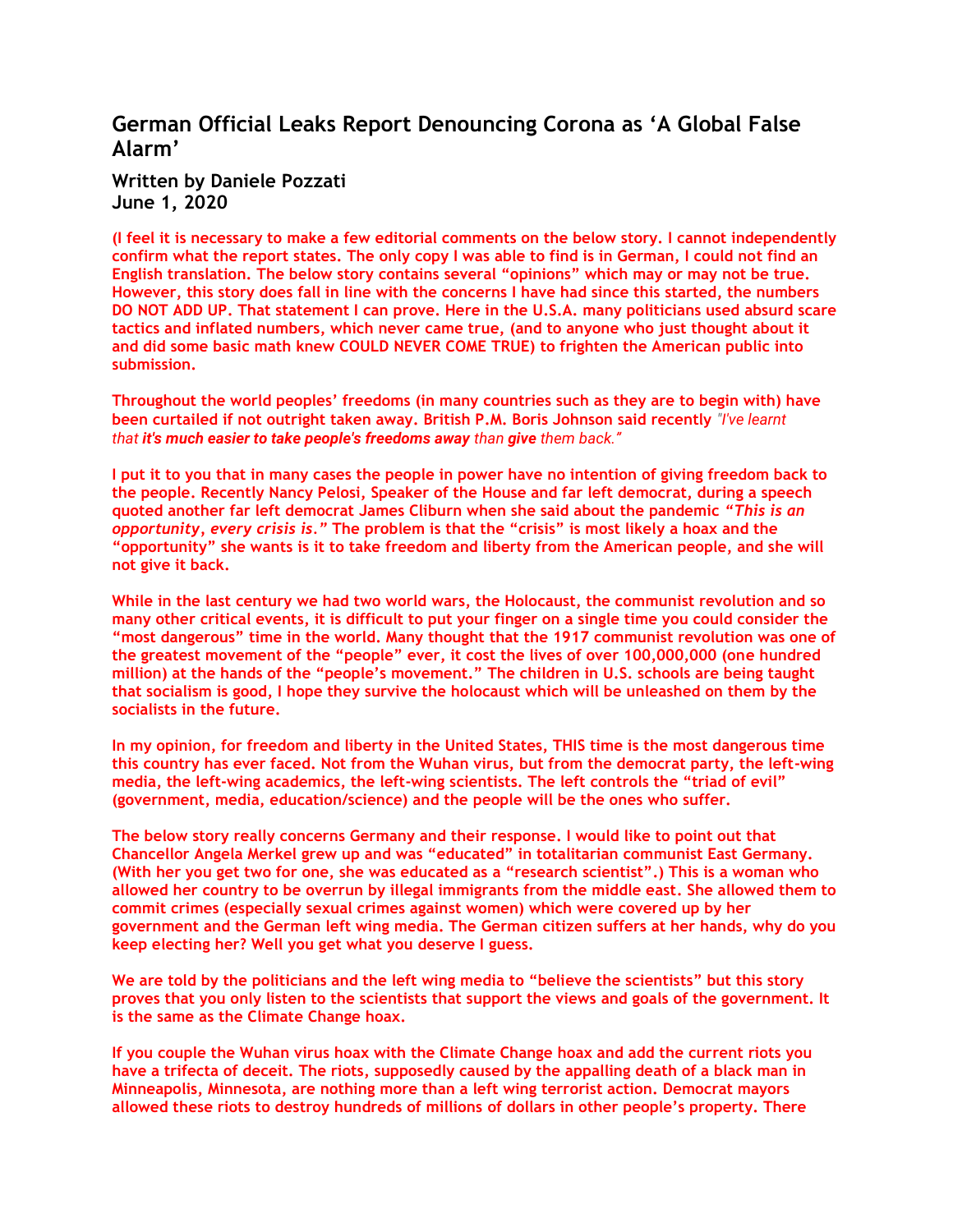**have been a number of murders, including that of at least 2 police officers (both black) and the shooting of at least six other officers that I am aware of.**

**All this because they claim the rioters are upset because a black man was murdered (and have no doubt, he WAS murdered) by a Minneapolis policeman. The rioters, all over the world, could not care less about a black man getting killed. Not a single one of the rioters care about him. The only people who are really upset are his family and friends, and probably a great number of people in Minneapolis, but not even all of them. They raise him to almost to sainthood status, but not one of them would have given him the time of day the day before. Does that sound harsh, I can prove it. Not one of them lifted a finger to help him while he was being murdered, did they.**

**No they don't care about him, this is just an excuse to riot. And if you think it is only black people rioting, you are wrong. The left wing Nazi group Antifa is organizing these riots, and they are made up mostly of deranged young white people. Yea there are a lot of black people looting, burning, shooting and beating other people, they are fueled by the Antifa Nazis.**

**What happened to George Floyd should NEVER HAPPEN TO AN AMERICAN EVER. So we must ask why did this happen and who is responsible. I have heard the left wing media and left wing politicians, including Joe Biden, say that this proves systemic racism in Minneapolis. So why are none of the rioters, politicians and left wing media pendants not asking the democrat mayor of Minneapolis, why he has such racist policies?** 

**Just so you understand (and until now you had no reason to even look this information up) that it is the democrat (Democrat-Farmer-Labor Party) which has run Minneapolis since 1945. Since 1945 there have only been two Republican mayors, one for 4 years (1957-1961) and 1 for ONE DAY (Dec. 31, 1973) They have had two "independent" mayors who were nothing more than a democrat using a different label. So since 1945, that is SEVENTY-FIVE years, the democrat party has built Minneapolis. If Minneapolis is filled with systemic racism, you now know who was in charge and who put the racist policies in place.**

**Biden recently said he would do something about systemic racism, but he was in office for over 40 years, so he helped to put the racist policies in place. He never lifted a finger to stop this "racism" that he claims is everywhere in the over 40 years he was in office did he.** 

**I have gotten way off track and I could write much more. The below story is very important for you to read, so please do. Michael W. Pocock)**

**Germany's federal government and mainstream media are engaged in damage control after a [report](https://www.ichbinanderermeinung.de/Dokument93.pdf) that challenges the established Corona narrative leaked from the interior ministry.**

**Some of the report key passages are:**

**- The dangerousness of Covid-19 was overestimated: probably at no point did the danger posed by the new virus go beyond the normal level.**

**- The people who die from Corona are essentially those who would statistically die this year, because they have reached the end of their lives and their weakened bodies can no longer cope with any random everyday stress (including the**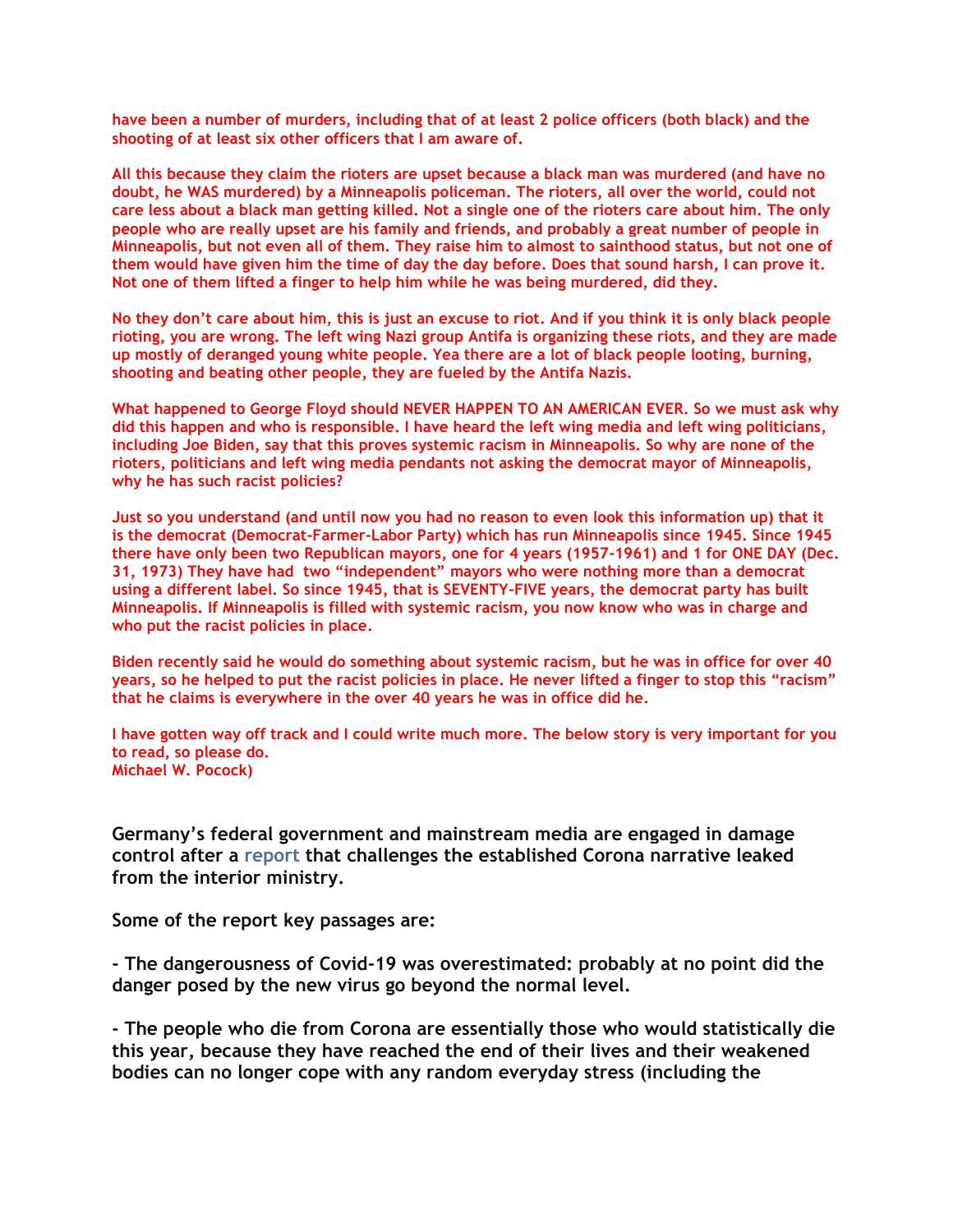**approximately 150 viruses currently in circulation).**

**- Worldwide, within a quarter of a year, there has been no more than 250,000 deaths from Covid-19, compared to 1.5 million deaths [\[25,100 in Germany\]](https://thegermanyeye.com/flu-vaccination-penultimate-wave-was-deadliest-in-30-years-3748) during the influenza wave 2017/18.**

**- The danger is obviously no greater than that of many other viruses. There is no evidence that this was more than a false alarm.**

**- A reproach could go along these lines: During the Corona crisis the State has proved itself as one of the biggest producers of Fake News.**

**So far, so bad. But it gets worse.**

**The report focuses on the "manifold and heavy consequences of the Corona measures" and warns that these are "grave".**

**More people are dying because of state-imposed Corona-measures than they are being killed by the virus.**

**(This seems to be by design. NY Gov. Cuomo ordered Wuhan virus patient into nursing homes, thousands of elderly people died because of him, but he did manage to lower the medicare rolls. Same for the NJ governor, and maybe European leaders did the same thing since they have "free" health care they need to get rid of the old.)**

**The reason is a scandal in the making:**

**A Corona-focused German healthcare system is postponing life-saving surgery and delaying or reducing treatment for non-Corona patients.**

**Berlin in Denial Mode. The scientists fight back.**

**Initially, the government tried to dismiss the report as "the work of one employee", and its contents as "his own opinion" – while the journalists closed ranks, no questions asked, with the politicians.**

**But the 93-pages report titled "Analysis of the Crisis Management" has been drafted by a scientific panel appointed by the interior ministry and composed by external medical experts from several German universities.**

**The report was the initiative of a department of the interior ministry called Unit KM4 and in charge with the "Protection of critical infrastructures".**

**This is also where the German official turned whistleblower, Stephen Kohn, work(ed), and from where he leaked it to the media.**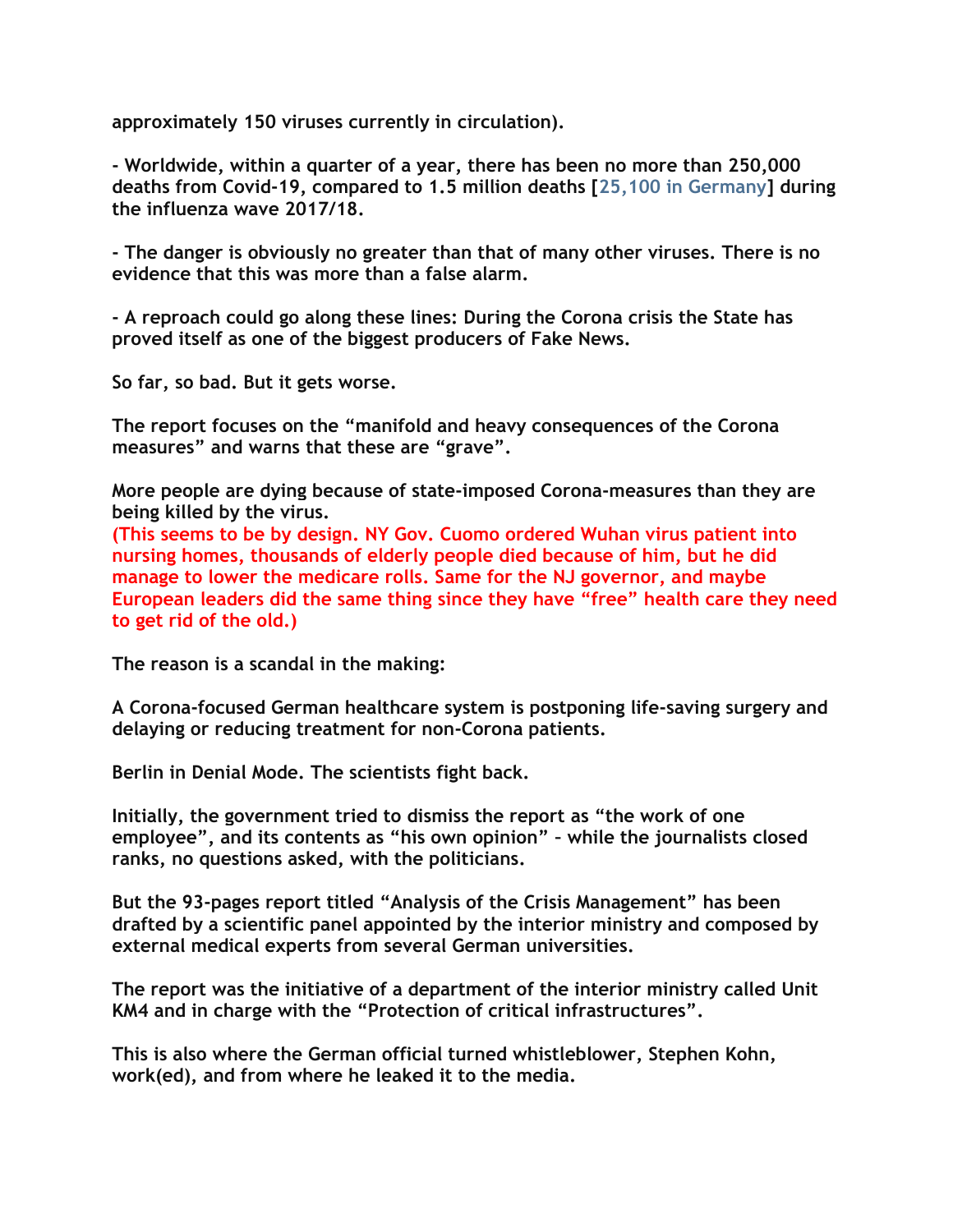**The authors of the report issued a joint [press release](https://deutsch.rt.com/inland/102396-umstrittene-bmi-analyse-wissenschaftler-kritisieren/) already on Mai 11th, berating the government for ignoring expert advise, and asking for the interior minister to officially comment upon the experts joint statement:**

**Therapeutic and preventive measures should never bring more harm than the illness itself. Their aim should be to protect the risk groups, without endegearing the availibilty of medical care and the health of the whole population, as it is unfortunately occurring**

**We in the scientific and medical praxis are experiencing the secondary damages of the Corona-measures on our patients on a dialy basis.**

**We therefore ask the Federal Ministry of the Interior, to comment upon our press release, and we hope for a pertinent discussion regarding the [Corona] measures, one that leads to the best possible solution for the whole population At the time of writing, the German government had yet to react.**

**But the facts are – sadly – vindicating the medical experts' worries.**

**On Mai 23 the German newspaper [Das Bild](https://www.bild.de/bild-plus/politik/inland/politik-inland/folgen-der-corona-massnahmen-52-000-krebs-ops-verschoben-70820748,view=conversionToLogin.bild.html) titled: "Dramatic consequences of the Corona-Measures: 52,000 Cancer Ops delayed."**

**Inside, a aeading medical doctor warns that "we will feel the side-effects of the Corona crisis for years".**

**Shooting the Whistleblower. Ignoring the Message.**

**As [Der Spiegel](https://www.spiegel.de/international/germany/berlin-fears-populists-will-exploit-protest-movement-a-3a4702b8-6701-401d-b712-6d3e19453a56) reported on Mai 15th: "Stephen Kohn [the whistleblower] has since been suspended from duty. He was advised to obtain a lawyer and his work laptop was confiscated."**

**Kohn had originally leaked the report on May 9th to the liberal-conservative magazine [Tichys Einblick](https://www.tichyseinblick.de/daili-es-sentials/exklusiv-auf-te-ein-vorwurf-koennte-lauten-der-staat-hat-sich-in-der-coronakrise-als-einer-der-groessten-fake-news-produzenten-erwiesen/) one of Germany's most popular alternative media outlets.**

**News of the report went mainstream in Germany during the second week of Mai – but already in the third week media and politicians alike stopped discussing the issue by refusing to comment upon it.**

**Emblematic was the approach taken by Günter Krings, the representative for Interior Minister Horst Seehofer – the whistleblower's boss:**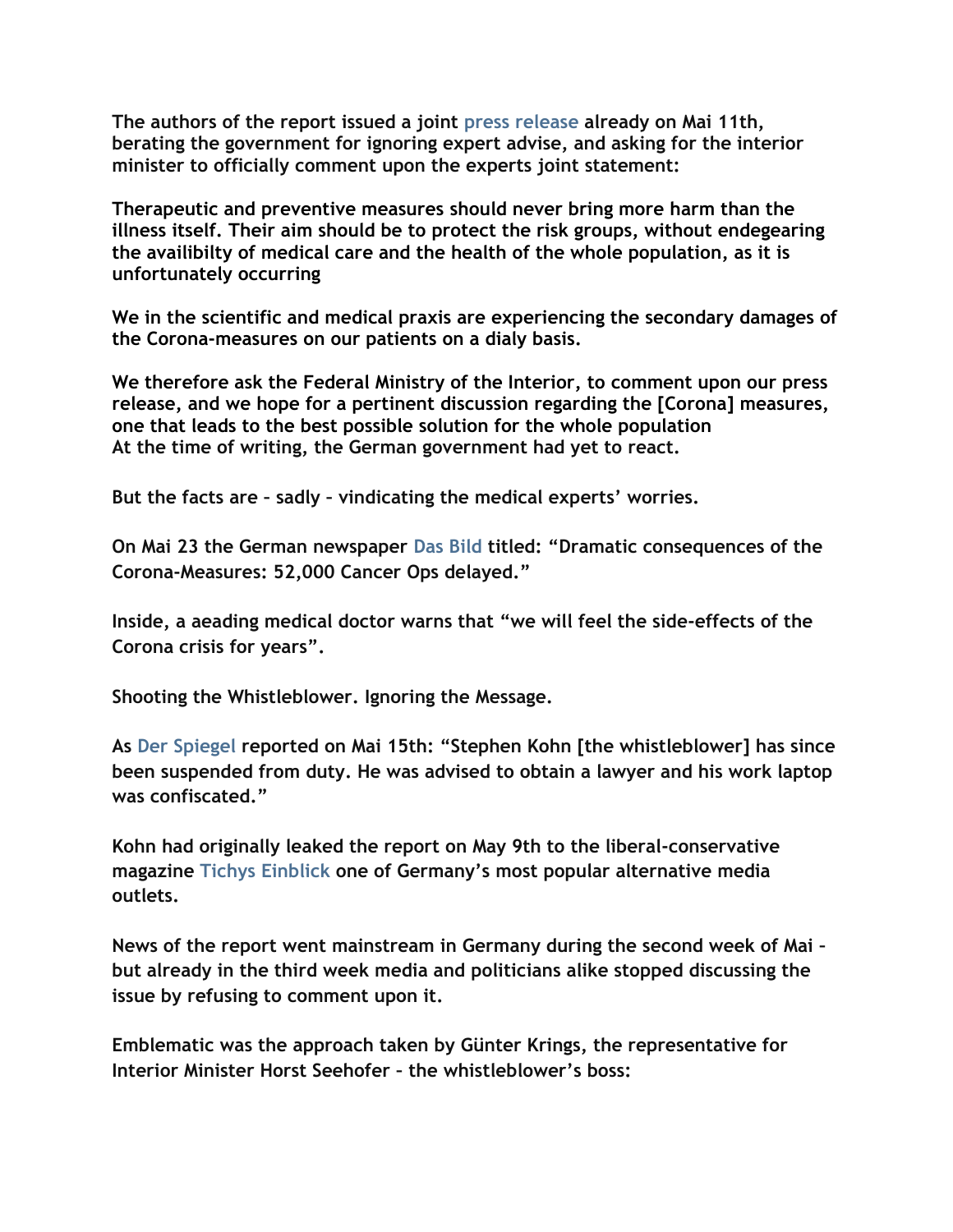**Asked it he would treat the document seriously, Krings replied:**

**"If you start analyzing papers like that, then pretty soon you'll be inviting the guys with the tin foil hats to parliamentary hearings."**

**Men in tin foil hats – Aluhut in German – is a term used to describe people who believe in conspiracy theories.**

**Indeed one article by Der Spiegel adressing the Corona protest movement and the consequences of the leaked report contained the word "conspiracy" no fewer than 17 times!**

**And no discussions of the issues raised by the report itself.**

**Outside Germany the news has virtually gone unreported.**

**The Protest Movement – or "Corona-Rebellen".**

**Germans begun demonstrating against Lockdowns as early as April.**

**And thousands of citizens keep showing up at demos every week-end, even as the government is easing the restrictions.**

**The demos are not merely against restrictions, which have actually been comparatively mild compared to many other Western countries.**

**The demos question the entire Corona Narrative, and even more its principals, especially the role Bill Gates is playing, as the WHO second biggest donor (the first one since Trump suspended US contribution).**

**Indeed the biggest such demos took place in [Stuttgart](https://www.swp.de/suedwesten/staedte/stuttgart/coronavirus-protest-demo-stuttgart-cannstatter-wasen-corona-polizei-46115752.html) on May 9th, where tens of thousands people assempled to say no – to the NWO.**

**Germans are saying no to any orwellian solution the government might one day impose out of a questionable "emergency status", from mass surveillance Apps to mandatory vaccinations.**

**The leaked report has proved their fears to be well founded.**

**At least as far as the fake nature of the "Corona pandemic" is concerned.**